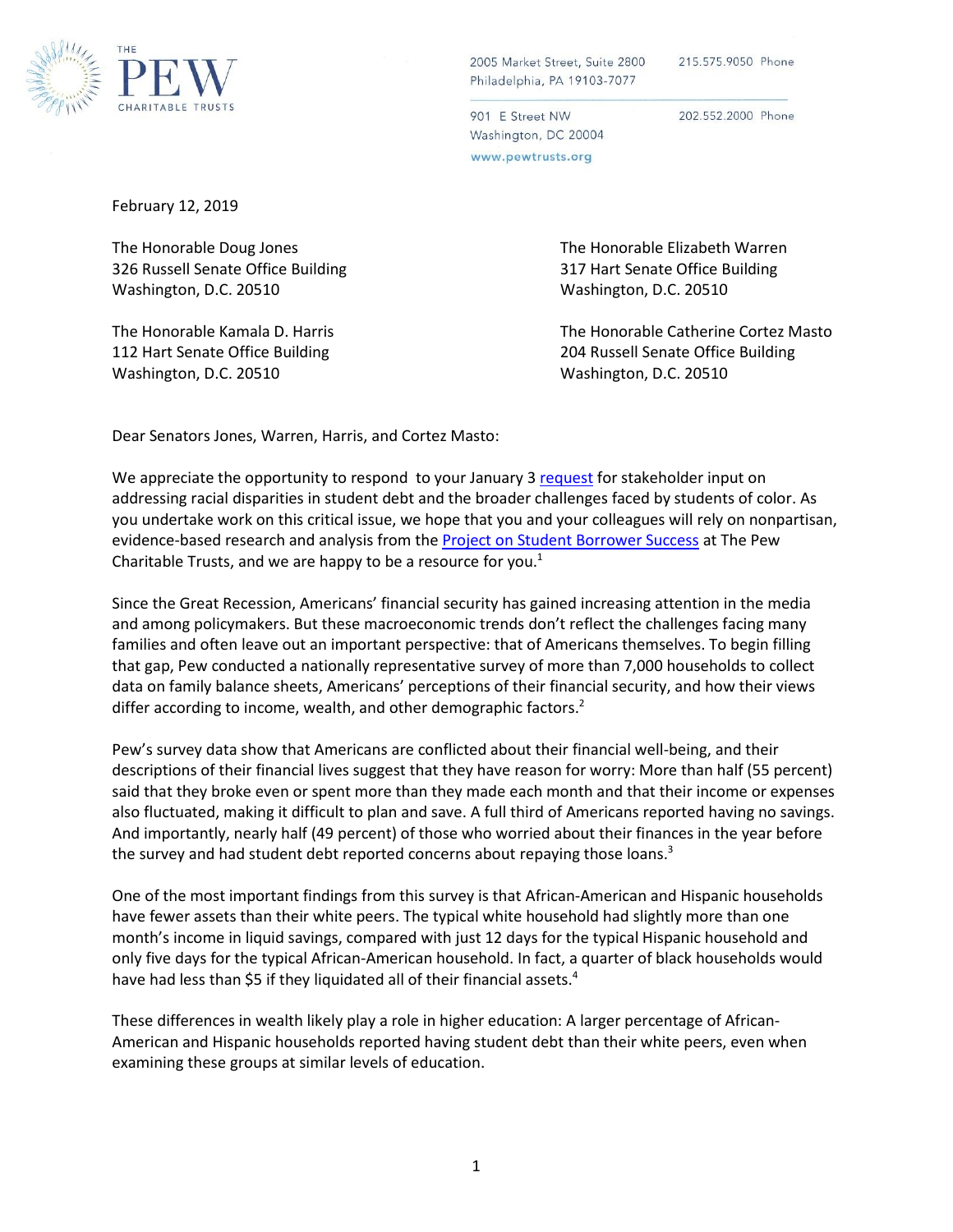

901 E Street NW Washington, DC 20004 www.pewtrusts.org

202.552.2000 Phone

Among those with some college or an associate degree:<sup>5</sup>

- 37 percent of black households reported holding student debt, compared with 30 and 23 percent of Hispanic and white households, respectively.<sup>6</sup>
- Borrowers reported holding similar amounts of debt at the median across racial groups— \$18,000 for a typical white or Hispanic household and \$16,000 for a typical black household but black households had less income with which to make payments: The typical black respondent with student debt and some college or an associate degree had an annual household income of \$40,000, compared with \$55,000 for similar white and Hispanic respondents.<sup>7</sup>

The story is similar—and black households held more debt at the median—for those with bachelor's degrees and higher:

- 54 percent of black and 42 percent of Hispanic households owed student debt, compared with just 28 percent of white households.
- Among these borrowers, the typical black household had 33 percent more debt than a typical Hispanic household and 45 percent more debt than a typical white household.
- Complicating their higher levels of debt, at the median, these black families made 73 cents for every dollar earned by white or Hispanic families with similar levels of education.<sup>8</sup>

As you consider options for future borrowers and look for ways to bolster families' economic security, you will understandably receive significant recommendations focused on "front-end" solutions that seek to prevent problems before they occur, including those addressing the college access, completion, and earnings disparities between white households and households of color, and on ways to reduce the amount of debt that students take on. Considering the data outlined above, and Americans' own words about their balance sheets, we also encourage you to focus on the significant challenges facing current borrowers and the need for "back-end" improvements to the student loan repayment system.

Today, 43 million borrowers hold federal student loans, and approximately 1 in 5—9 million Americans—is in default.<sup>9</sup> Millions more are struggling to make payments, including, especially, African-American households: Recent research indicates, as you reference in your letter, that black college graduates with bachelor's degrees are more likely to default than white dropouts.<sup>10</sup>

The federal student loan repayment system should be improved to ensure that more borrowers are able to sustainably repay their loans and avoid delinquency and default. For example, the system allows borrowers facing short-term setbacks to pause their payments using deferments and forbearances, and it provides flexibility for those facing more long-term financial hardship, including the ability to make income-based payments. But administrative hurdles can keep borrowers from enrolling and remaining in income-driven plans: These plans involve an onerous annual application process, and if the paperwork is not submitted accurately or processed on time, payments can skyrocket, potentially leading to delinquency, default, or the use of deferments and forbearances for longer periods of time.

In fact, when the U.S. Department of Education examined data from the six largest student loan servicers, it found that, between 2013 and 2014, more than half of borrowers in income-driven plans did not recertify on time.<sup>11</sup> And recent studies of community college students found that, in Iowa, 35 percent of those enrolled in the standard repayment plan defaulted compared with just 3 percent of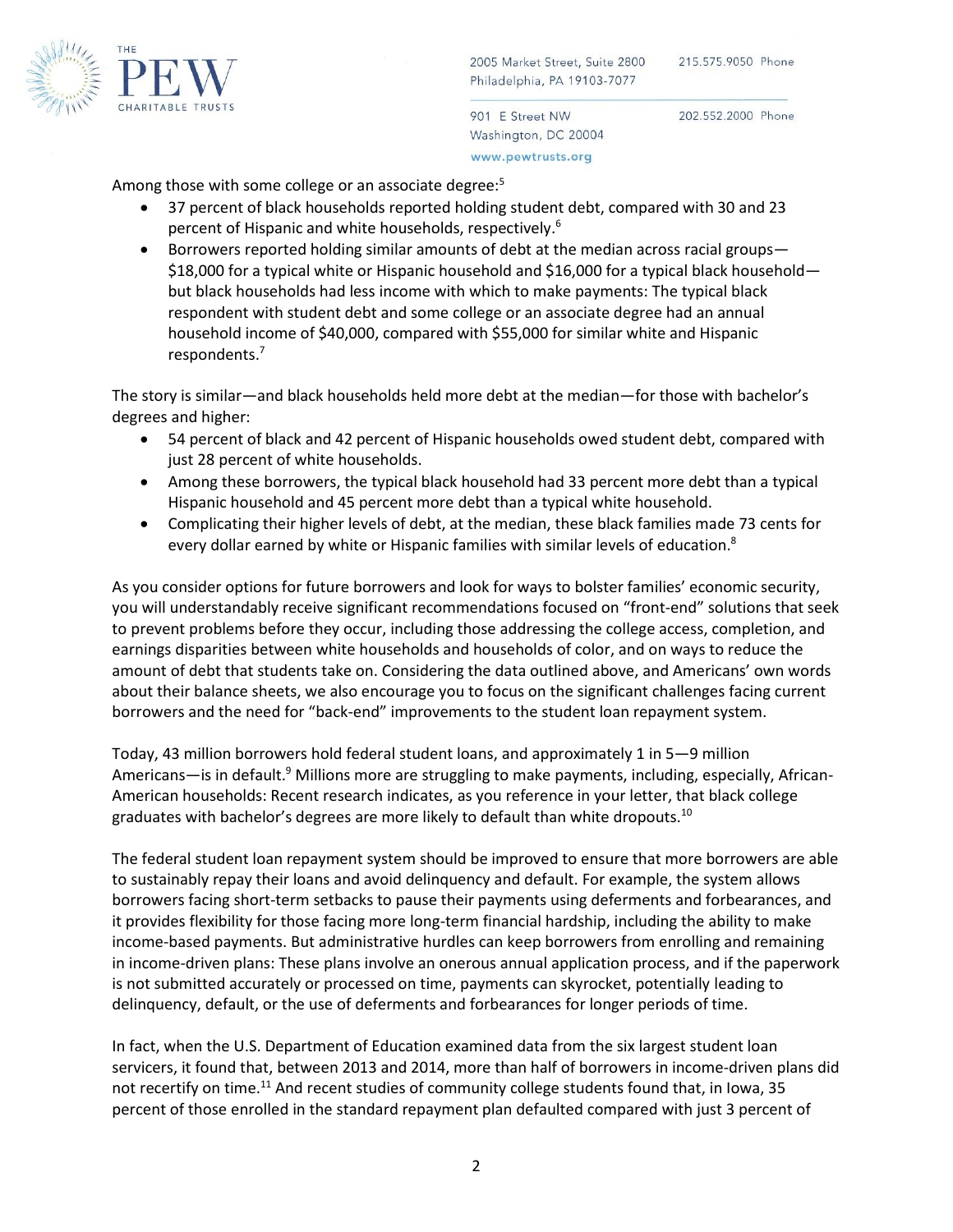

901 E Street NW Washington, DC 20004 www.pewtrusts.org

202.552.2000 Phone

those enrolled in income-driven repayment programs; more than 85 percent of defaulters across three states were enrolled in the standard repayment plan.<sup>12</sup>

While income-driven repayment might not be the right path for everyone, the financial shocks that can come with default or large jumps in monthly payments are felt hardest by borrowers with few monthly resources to spare: Among African-American borrowers with some college or an associate degree, as described above, only one-third (32 percent) reported having savings versus nearly two-thirds (63 percent) of comparable white households.<sup>13</sup> Inefficient administrative processes can also prove costly for taxpayers.

**In the coming months, the Higher Education Act and the U.S. Department of Education's regulations, guidance, programs, and initiatives should aim to produce a repayment system that protects families' financial security, fosters economic mobility, and is:**

- *Flexible and accessible:* **Borrowers must be able to access, without administrative barriers, flexible repayment options when they experience short- and long-term financial hardship.**
- *Affordable:* **All borrowers should be able to quickly and seamlessly enroll and remain in a repayment plan that gives them the best pathway to successfully repay their loans.**

The mission of Pew's Project on Student Borrower Success is twofold: We seek to ensure that the student loan repayment system works well for those borrowers most at risk of delinquency and default while protecting taxpayer investments in higher education. To that end, we are analyzing the benefits, limitations, and fiscal impacts of student loan repayment programs, as well as proposals for reform of the student loan repayment and servicing systems, examining issues such as the need for:

- *Targeted, timely support*: Although there is a growing body of knowledge about which borrowers struggle the most with delinquency, default, and growing balances, experts and policymakers don't have much information about how to identify these borrowers early and assist them through repayment.
- *Reductions in administrative barriers*: There is also a need for more data about which points in the repayment process—in addition to those related to income-driven repayment described above create administrative barriers that can prevent borrowers from selecting and then enrolling, remaining, and succeeding in repayment plans that facilitate long-term success.

We look forward to being a resource for you as we talk to loan servicers, educational institutions, lending experts, and others to identify effective strategies that can help borrowers achieve long-term repayment success and help policymakers and stakeholders craft solutions to ensure that the student loan repayment system identifies and provides support for those struggling the most.

Sincerely,

Sarah Sattelmeyer *Manager, Project on Student Borrower Success The Pew Charitable Trusts 901 E Street NW, Washington, D.C. 20004 202-540-6638 [ssattelmeyer@pewtrusts.org](mailto:ssattelmeyer@pewtrusts.org)*